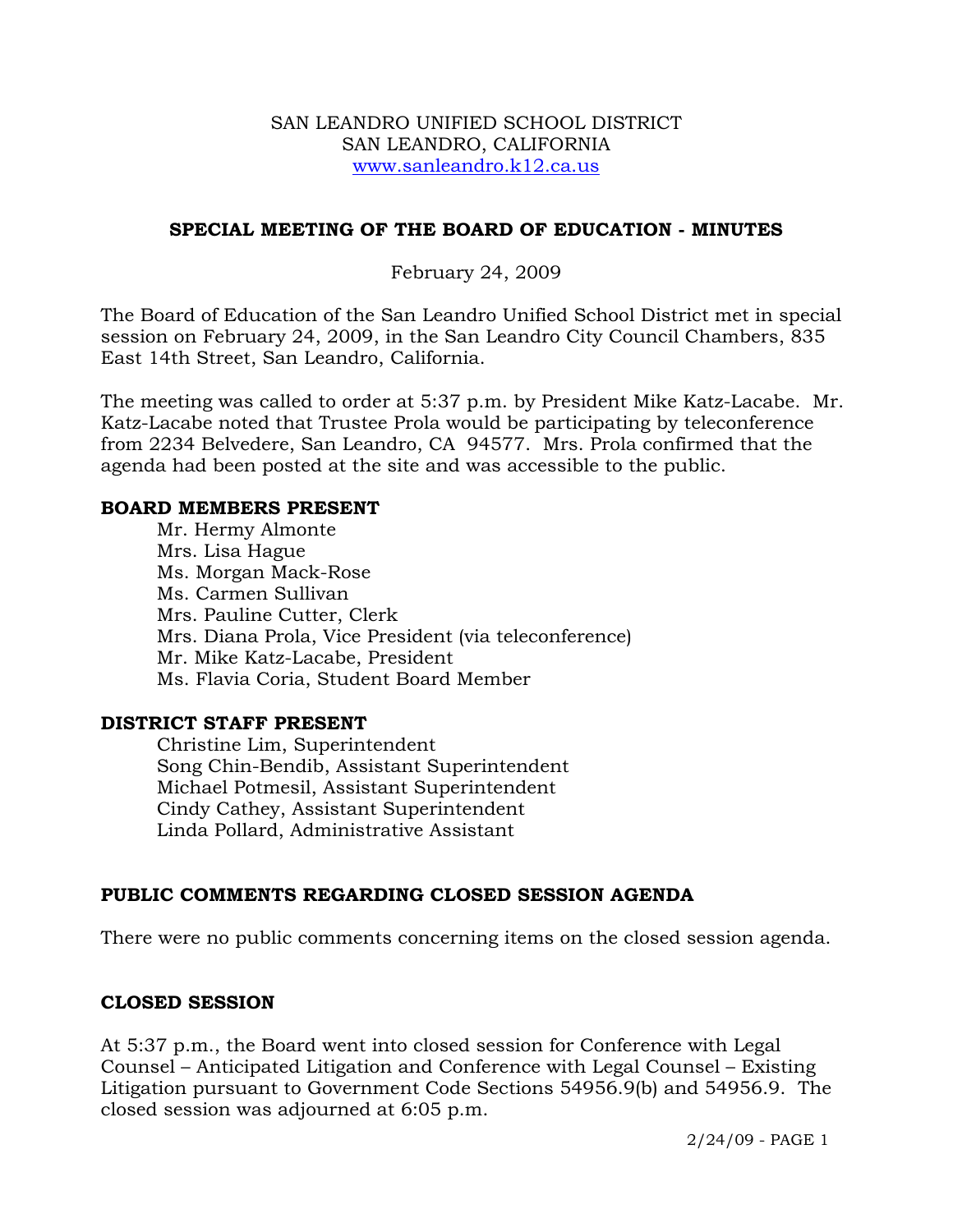The Board returned to open session at 6:08 p.m. with the Pledge of Allegiance to the Flag. President Katz-Lacabe said the Board had been in closed session where no action was taken.

### **APPROVAL OF AGENDA**

On a motion made by Mrs. Cutter and seconded by Mrs. Hague, the Board approved the agenda for the special meeting of February 24, 2009, by a 7-0 vote. Mrs. Prola voting via teleconference.

#### **PRESENTATIONS**

Mike Walbridge, principal of Wilson Elementary School, presented information to the Board regarding the school's desire to implement school uniforms (much like the program already in place at McKinley Elementary School), for the 2009-10 school year. The presentation included what the school has done thus far to prepare for a school uniform dress code: staff interest, parent survey results, proposed uniform colors and styles, how the school will offer scholarships, and the opt-out process.

 While the majority of the Board supported uniforms, Trustees Mack- Rose and Almonte were curious about how the school would encourage an optional uniform program, without making those children who choose not to wear them feel left out. Trustee Prola was concerned that the cost might still be an issue, and Trustee Katz-Lacabe questioned whether or not uniforms dampened individuality.

### **ACTION ITEM**

Educational Services

### 3.1-A School Uniforms for Wilson Elementary School

On a motion made by Mrs. Cutter and seconded by Ms. Mack-Rose, the Board approved the school uniforms for Wilson Elementary School by a 5-2 vote. Mrs. Prola voting "no" via teleconference and Mr. Katz-Lacabe supporting his "no" vote by referring to Article 13 of the Convention on the Rights of the Child.

#### **PUBLIC TESTIMONY ON NON-AGENDA ITEMS**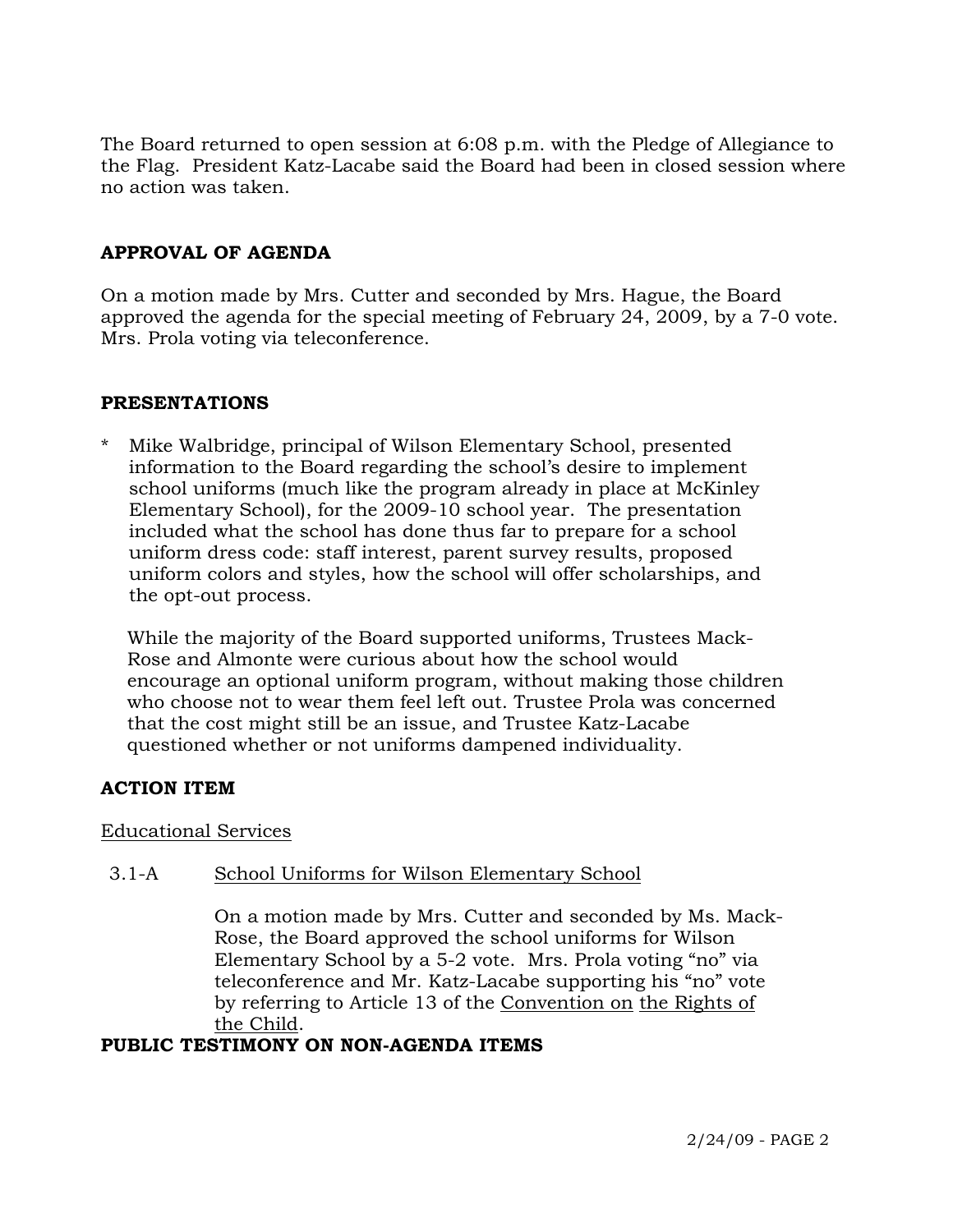• Carol Alvarez, on behalf of the Drowning Darryls swim team, thanked District staff for all of their hard work, efficiency, and dedication to getting the pool at San Leandro High School up and running, adding that the swimmers are excited to begin practicing once again.

### **REPORTS**

- 1) Correspondence Clerk Cutter reported receipt of the following emails from February 13, 2009-February 22, 2009: From John McKissack Jr. regarding San Leandro High School pool; from Roberta Weisbard regarding retirement plans; from Sarah Del Grande regarding budget cuts-away from class/not across-the-board; Steve Craig regarding budget-all salary levels should be on same level; Cindy Perales regarding budget cuts-Assistant Director Special Services; from Janet Collamer regarding away from the classroom, mostly at DO; from Jeff Bruno regarding budget cuts – library cuts; from Samuel Goldman regarding budget crisis – across-the-board; from Deborah Reinerio regarding cuts considerations; from Jon Sherr regarding forward SLTA budget update – February 16; from Jeni Engler regarding "Please look at Elisa Alvarez's suggestions – some good, creative ideas and why not tell your administrators to do this" – just an idea; from Tom Anderson regarding budget consider whole district; from Mary Busby regarding budget Assistant Director of Special Services; from Song Chin-Bendib regarding Supervisor's position; from Laura Hackel regarding Curriculum Specialist position; from Daniel Chaja regarding the impact of the Assistant Director of Research and Program Evaluation; from Lynda D. Campfield regarding library services; from Kathy Tronvig regarding eliminating 1 day of physical education at the elementary level; from Maria Arechiga regarding budget across-the-board; from Dan Martin regarding "Obama Seeks to Transform Schools with Stimulus Funds" and "Stimulating the Schools: A Plan for Federal Action"; from Michael Song regarding budget – music cuts; from Audrey Brown regarding budget presentation – away from classroom; from Fred Lebe regarding budget cuts – don't hurt kids – level cuts; from Stephen Cassidy regarding comment; from Janet Beck regarding Director of Curriculum; from Krista Hayman, Renee Lastrapes, Tracie Wallace, Ebado Ismail, Clinton Huey, Gaia Pine, Liz Miller, Pamela Nau, Lorraine Yoshikawa, Renee Solberg, Diana Torres, Johanna Jones, Russ Tomlin, Valerie Delgado regarding budget – library cuts; from Claire McKean regarding SLUSD budget; from Belen Magers regarding Leadership Matters; and from Juanita Oyola regarding budget – across-the-board cuts.
- 2) Student Board Member Report Flavia Coria reported that in effort to raise awareness to the community and the Board that students care about the school budget, the Associate Student Body and Leadership have announced that there will be a protest against budget cuts on February 26, 27 and March 3, from 7:30-8:00 a.m. The peaceful protest will be held in front of the high school.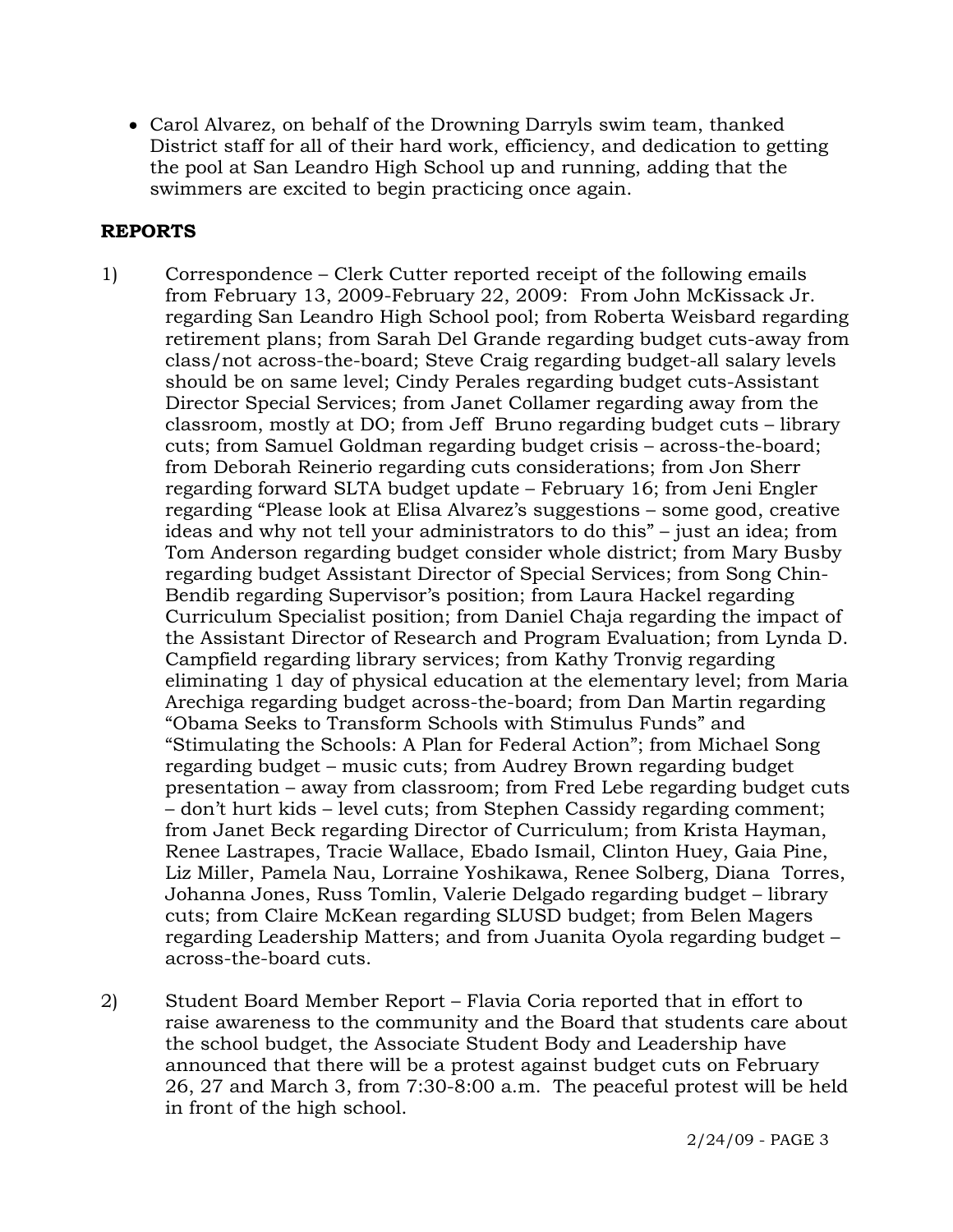- 3) Union Representative Reports
	- Billy Campbell, Teamsters representative, thanked the Board for including and recognizing parties and stakeholders in the budget reduction process.
	- Claire McKean & Carol Alvarez, California Schools Employees Association (CSEA, addressed the Board regarding saving CSEA positions. Ms. McKean urged the Board to start the cuts at the administrative/management level at the District Office. Ms. Alvarez expressed how reckless the process seems to have become and hoped that the Board would "slow down", and look at the process, so that decisions can be made logically, fairly, and across-the-board.
	- Mark Hamilton, San Leandro Teachers' Association Executive Board, thanked the Board for including a wide array of voices in the budget priorities and their commitment to the process. He urged the Board to keep the cuts as far away as possible from the classrooms, the teachers in them, and those who directly support classroom maintenance, safety, discipline, and coordinate and offer needed interventions.
	- Jan Nuño, San Leandro Managers Association (SLMS), reiterated that SLMA believes that realignment of services with reductions made in each department, at every employee level, without laying off staff would best preserve our service to students. In addition, she stressed that everyone needs to rise to the services of our children, adding that SLMA pledges to continue give their best, to work hard together, to get through these difficult times.
- 4) Superintendent's Report Superintendent Lim stated that she would defer her comments until Conference Item 2.1-CF, Prioritize and Take Action on the List of Program Reductions and Services.
- 5) Board Committee Reports
	- Facilities/Technology Mrs. Cutter reported that the committee met on February 19 and discussed the contract for Architectural Engineering Services for Port of Oakland Noise Abatement Phase II from AEDIA Architecture and Planning, contract for Hazardous Materials Assessment and Hazardous Materials Remediation Observation for Port of Oakland Noise Abatement Phase II from Vista Environmental, Change Order No. 1 for the McKinley & Washington Elementary Schools Portable Classroom Project with D&D Pipelines, and signage for Chabot College at the Adult Education campus.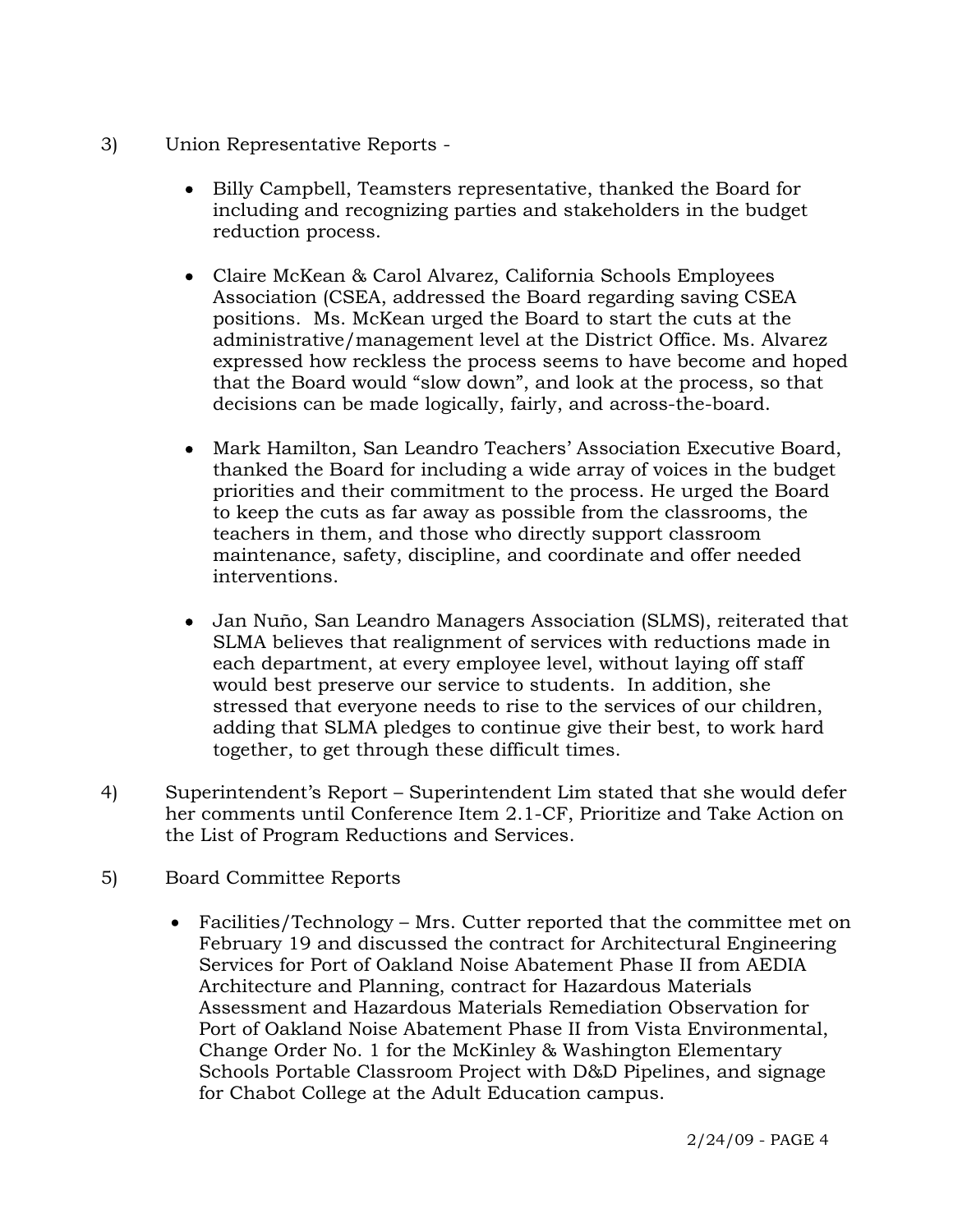• Alameda County School Boards Association – Ms. Sullivan reported that the Association met on February 19 and discussed the need to revive this group which has not met regularly for the past year. Goals, visions and the importance of continuing Districts' dues and memberships were also discussed. Ms. Sullivan noted that Trustee Almonte also attended the meeting.

#### **CONSENT ITEM**

#### Human Resources

2.1-C Resolution #09-11, Authorizing Execution of Agreement with Office of Administrative Hearings for Hearing Services

> On a motion made by Ms. Mack-Rose and seconded by Mrs. Cutter, the Board adopted Resolution #09-11, Authorizing Execution of Agreement with Office of Administrative Hearings for Hearing Services by a 7-0 vote. Trustee Prola voting via teleconference.

#### **CONFERENCE ITEM**

#### Human Resources

2.1-CF Prioritize and Take Action on the List of Program Reductions and Services

### **PUBLIC COMMENT**

The following District staff, teachers, parents, students, and community members addressed the Board regarding the proposed program reductions and services, stressing the importance of delicately handling the cuts: Katy McCarthy, Susan Deming, Sara Norris, Alex Harp, Victoria Forrester, Ali Cannon, Terry Minton, Steve Craig, Barbara Stump, Elizabeth Puccio Susanne Wong, Myra Waal, Melody Fehr, Jocelyn Gooch, Russell Tomlin, Estaban Zapiain, Kathy Thompson, Patty Fishbaugh, Richard Fishbaugh, Patti Davis, Dale Gregory, Rick Richards, Pamela Lowe, Laura Michaels Fox, Jerry Criswell, Ben Wallace-Ailsworth, Jack Nelson, and Stephen Cassidy.

At 8:15 p.m. the Board took a break and returned to open session at 8:20 p.m.

Superintendent Lim commented how saddened she was by the state of affairs in public education and the extremely difficult time it is for all school districts in the state. She hoped that the District would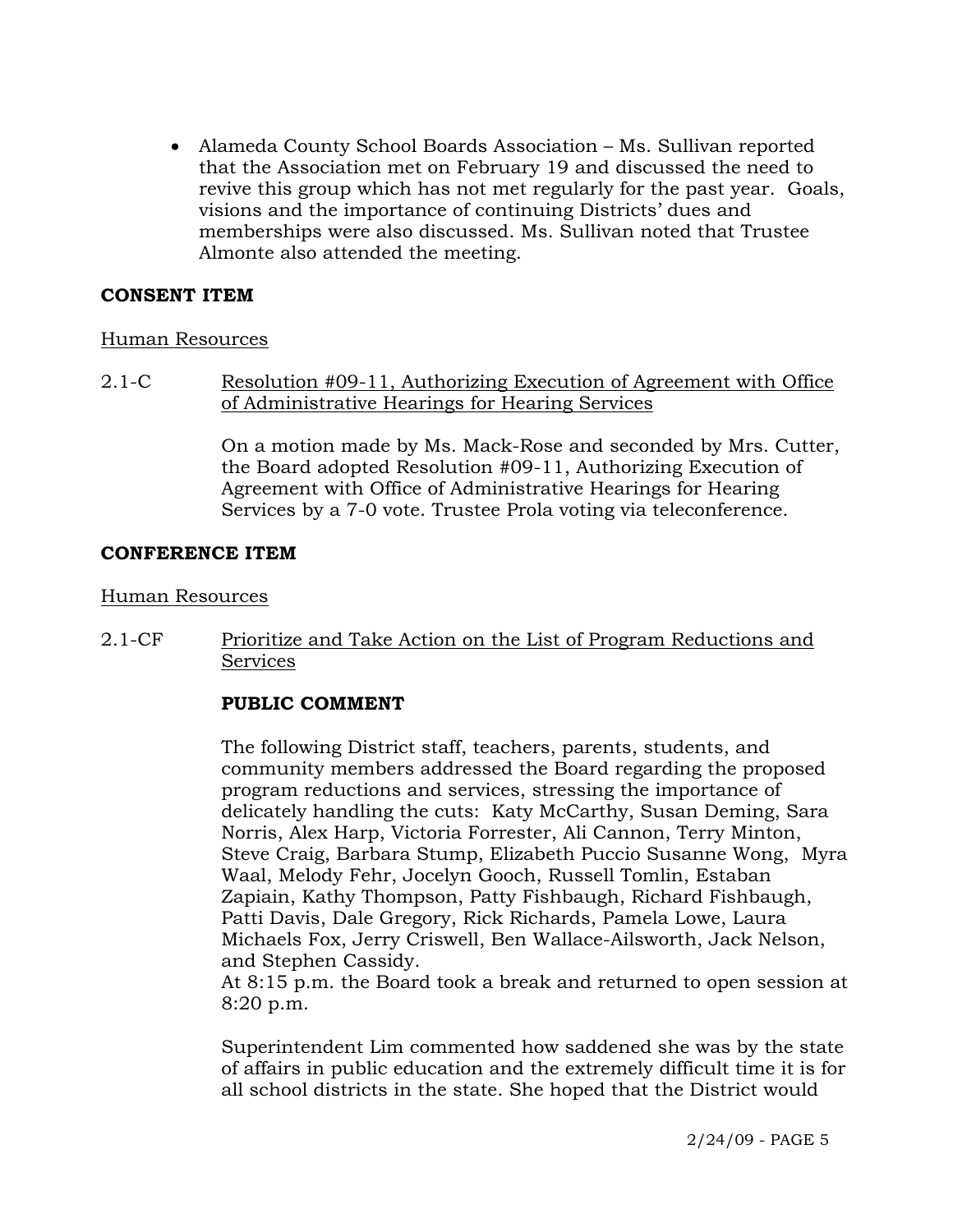make smart, short-term decisions in exchange for the long-term health of our mission, and pull together and begin building back the essentials of what is being "shaved off the top" to provide adequate funding for every child in our education system. Mrs. Lim stressed she is ready to continue to make the district whole – "addressing the achievement gap with less and dedicated will and skill."

In addition to bringing forward a list of program reductions and services developed at the February 17 for Board consideration, the Superintendent announced 15 percent in cuts (totaling \$643,000) at the District Office in response to a request made by the Board.

Following a lengthy discussion, the Board came to consensus on a list of items that included the proposed district office job eliminations (including an additional \$90,000), teacher reductions at the Lighthouse Independent Studies program, and larger class sizes in K-3 at the elementary schools. The Board then authorized the Superintendent to bring a recommendation concerning the reduction of certificated services for the 2009-2010 school year to the Board meeting on March 3, 2009,

## **ADDITIONAL SUGGESTIONS AND COMMENTS FROM BOARD MEMBERS**

The Board thanked everyone for their input regarding this financial situation that the District is facing, adding that a very challenging and difficult task has been placed upon us, but with your continued help, we will try to make the best decision for the children that we serve.

- Ms. Prola asked that a list of the agreed-upon cuts and amounts be emailed to the Board.
- Ms. Mack-Rose asked for consensus to have staff draft a document similar to Castro Valley Unified School District regarding their recommended actions in addressing the state fiscal crisis on or before March 15. In response to Ms. Mack-Rose's request, it was the consensus of the Board to have the Communications Committee discuss and consider communication strategies at their February 27 meeting.
- It was the consensus of the Board for The Budget Advisory Committee to draft a list of priorities for restoring items that have been cut.

# **ADJOURNMENT**

On a motion made by Mrs. Cutter and seconded by Mrs. Hague, the Board adjourned the meeting in memory of Trustee Sullivan's father, John Ward, at 10:30 p.m.

Respectfully submitted,